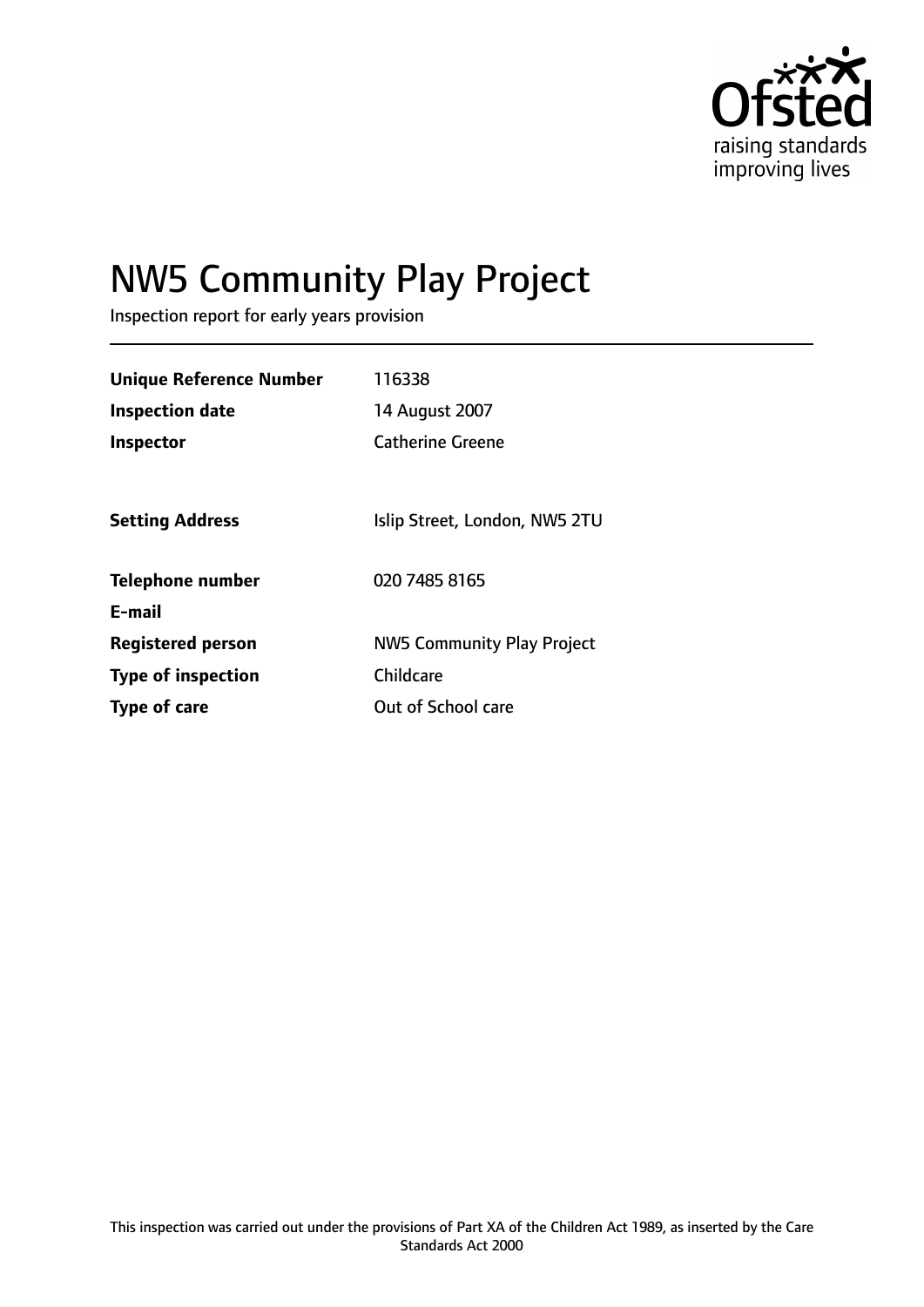#### **ABOUT THIS INSPECTION**

The purpose of this inspection is to assure government, parents and the public of the quality of childcare and, if applicable, of nursery education. The inspection was carried out under Part XA Children Act 1989 as introduced by the Care Standards Act 2000 and, where nursery education is provided, under Schedule 26 of the School Standards and Framework Act 1998.

This report details the main strengths and any areas for improvement identified during the inspection. The judgements included in the report are made in relation to the outcomes for children set out in the Children Act 2004; the National Standards for under 8s day care and childminding; and, where nursery education is provided, the *Curriculum guidance for the foundation stage.*

The report includes information on any complaints about the childcare provision which Ofsted has received since the last inspection or registration or 1 April 2004 whichever is the later.

#### **The key inspection judgements and what they mean**

*Outstanding: this aspect of the provision is of exceptionally high quality Good: this aspect of the provision is strong Satisfactory: this aspect of the provision is sound Inadequate: this aspect of the provision is not good enough*

For more information about early years inspections, please see the booklet *Are you ready for your inspection?* which is available from Ofsted's website: *www.ofsted.gov.uk.*

## **THE QUALITY AND STANDARDS OF THE CARE**

On the basis of the evidence collected on this inspection:

The quality and standards of the care are satisfactory. The registered person meets the National Standards for under 8s day care and childminding.

#### **WHAT SORT OF SETTING IS IT?**

NW5 Community Play Project has been registered for 30 years. They operate from a log cabin which has a group room, IT room, office and toilet facilities. There is a securely fenced park with an adventure climbing area and sports pitch. Situated in the Kentish Town area of the London borough of Camden.

A maximum of 30 children under eight years may attend at any one time. There are currently 43 children from four to eight years on roll in the holiday play scheme and 104 children in the out of school club. Children attend for a variety of sessions. The group opens five days a week during school holidays, sessions are from 08:30 - 18:00 and from 15.00 - 18.30 after school, during term time.

The project currently supports a children with learning difficulties and/or disabilities and also supports a number of children who speak English as an additional language.

Five full time staff work with the children. All the staff have early years qualifications. The project is managed by a committee of parents.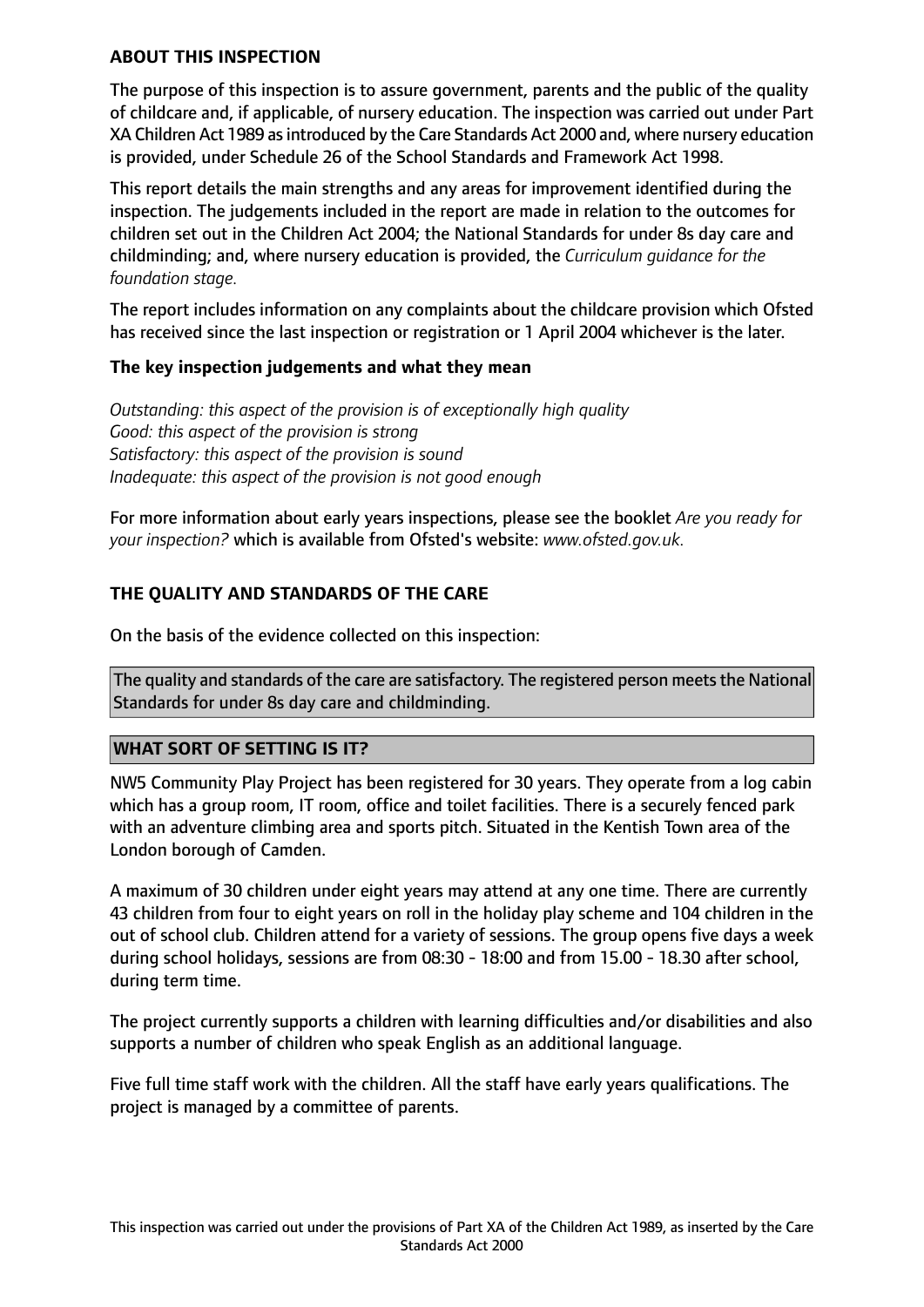## **THE EFFECTIVENESS OF THE PROVISION**

#### **Helping children to be healthy**

The provision is good.

Children are protected and stay healthy because the setting follows appropriate health and safety procedures, the premises are cleaned to a high standard. Children are developing good self-care skills and follow good personal hygiene procedures, for example, washing their hands before eating, after toileting and playing outside, to prevent infection and the spread of germs.

Children are involved in discussions about healthy eating options and enjoy fruit tasting which encourages them to try different tropical fruits. They help themselves to water which is readily available and are reminded by staff to drink at regular intervals. They are encouraged to think about being healthy through art activities resulting in the collaborative healthy eating display.

Children have lots of fresh air and regularly enjoy time outside at the setting. Outdoor activities are set up for the children to enjoy. The development of team skills is encouraged, as are activities that improve co-ordination, such as dodge ball.

#### **Protecting children from harm or neglect and helping them stay safe**

The provision is good.

Children learn to keep themselves safe and avoid accidental injury through their own experiences and advice from staff, such as not play fighting. An action plan reminds staff to carry out detailed risk assessments and efficient staff deployment is maintained. Planning ensures that staff are positioned at strategic places, such as the craft tables and games area. Staff are confident and able to focus on their designated activity, in the knowledge that in all areas indoors and outdoors, children are being supervised.

The hall is divided by careful positioning of furniture, this allows for many activities to take place at the same time. Children are kept safe in the outdoor area with clear procedures, such as strategically placed staff and simple safety rules. The setting provides a range of equipment, toys and resources. These are checked regularly for damage and cleanliness to safeguard the children. The equipment is suitable for the different age groups of children using the service.

A well organised registration and signing out system ensures children are safely accounted for. In addition, there are written procedures in place to protect children, for example, in the event of a child being uncollected or if a person unknown to staff arrives to collect a child.

Children are protected because staff have a satisfactory understanding of their role with regard to child protection issues. The manager is the designated person for child protection and there are procedures to follow in the event of an allegation being made against a member of staff.

#### **Helping children achieve well and enjoy what they do**

The provision is good.

Children are happy and settled in their play; they move around the hall with focus and purpose. They are able to partake in different activities of their choice, including: craft making, drawing, board games and the home corner. Children's independence is encouraged in the daily routine such as tidying up after snack and at the end of the session.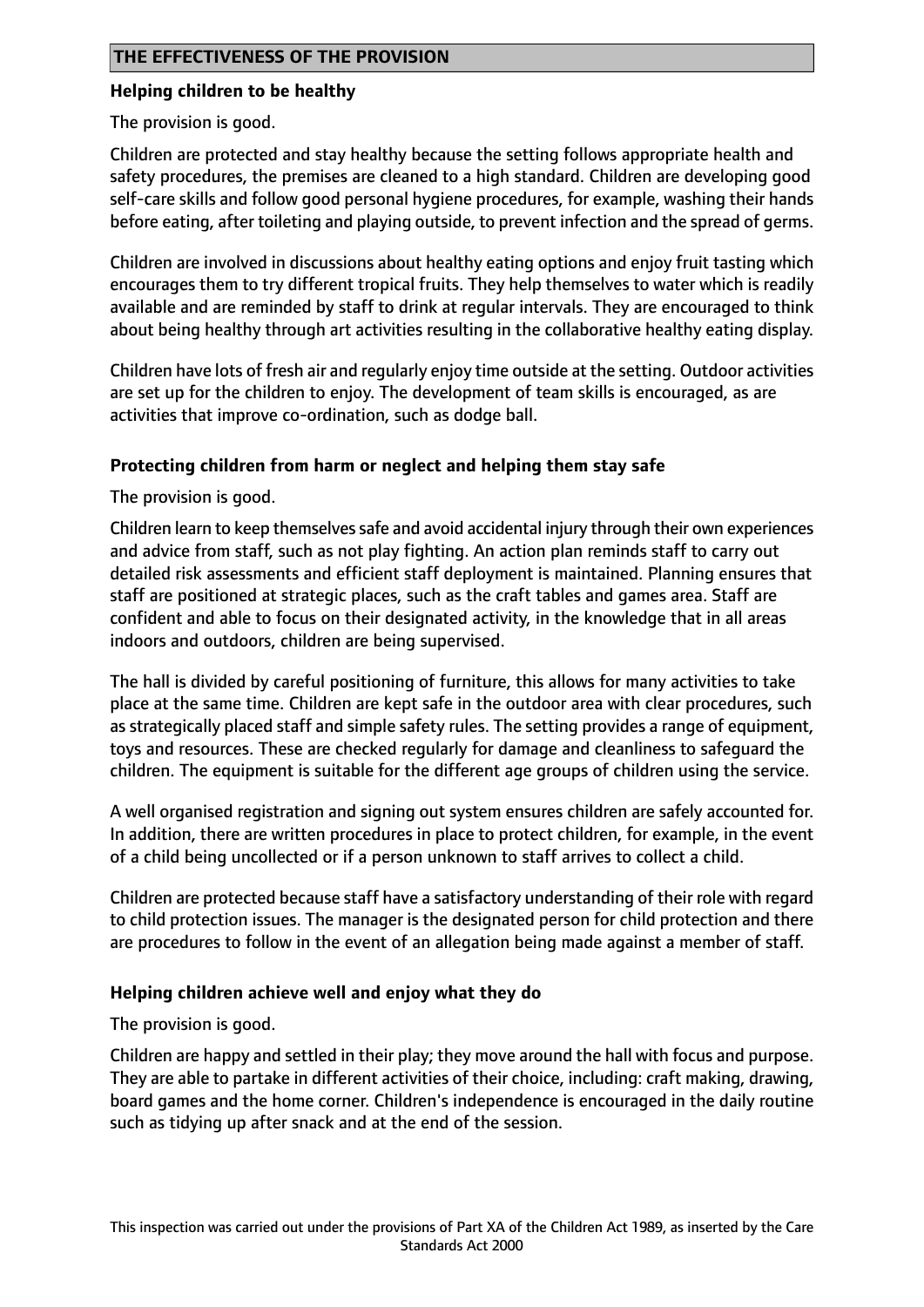Children are involved in planning activities and have their opinions listened to. During quieter times, such as art and craft they can work or play freely. Boys and girls play very well together in mixed groups, this is encouraged very positively by staff.

Children make choices and receive help and guidance from well deployed staff. Staff participate fully in children's activities, encouraging the children to join in and enhancing their play further. Children play successfully alongside each other, they communicate well and negotiate about turn taking.

Children use a range of media, they demonstrate very good concentration skills as they design and make tye dye T-shirts. Through careful planning, children have opportunities to develop a good range of skills. They are happy, settled and enjoy their time at the setting.

#### **Helping children make a positive contribution**

The provision is good.

Children are able to make independent choices when selecting activities and choosing which film to see at the cinema on an outing. They are able to access a good range of toys and resources that reflect diversity. The staff treat all the children as individuals; they know the children well and speak to them with respect.

Children are involved in developing their own ground rules of acceptable behaviour. Positive attitudes are encouraged and staff act as good role models. Children are aware of other people's needs and show respect for each other's ideas. Children's self-esteem is promoted by staff who use consistent praise and encouragement to support children, making them feel valued.

Parents receive written information about the service and activities being provided. This enables them to be involved in the children's activities if they wish. They are encouraged to contribute their ideas and staff are available to talk to them at the beginning and end of the session. Policies and procedures such as the complaints procedure are displayed, however this does not currently contain details of the regulator.

Children's individual needs are discussed at handover time, to ensure that children's needs are being met.

#### **Organisation**

The organisation is satisfactory.

Children are fully occupied and engaged with a range of play opportunities, ensuring they have fun at the setting. Staff organise the daily routines and resources well, allowing for separate space for the differing age groups and physical activities.

Good staff-child ratios are maintained and staff work well as a team. All staff hold appropriate qualifications and plan to complete relevant training with Camden Early Yearsin the near future.

Children are protected because management ensure recruitment and vetting procedures are followed sufficiently. However, Ofsted have not been notified of the manager currently in post which is a breach of regulation.